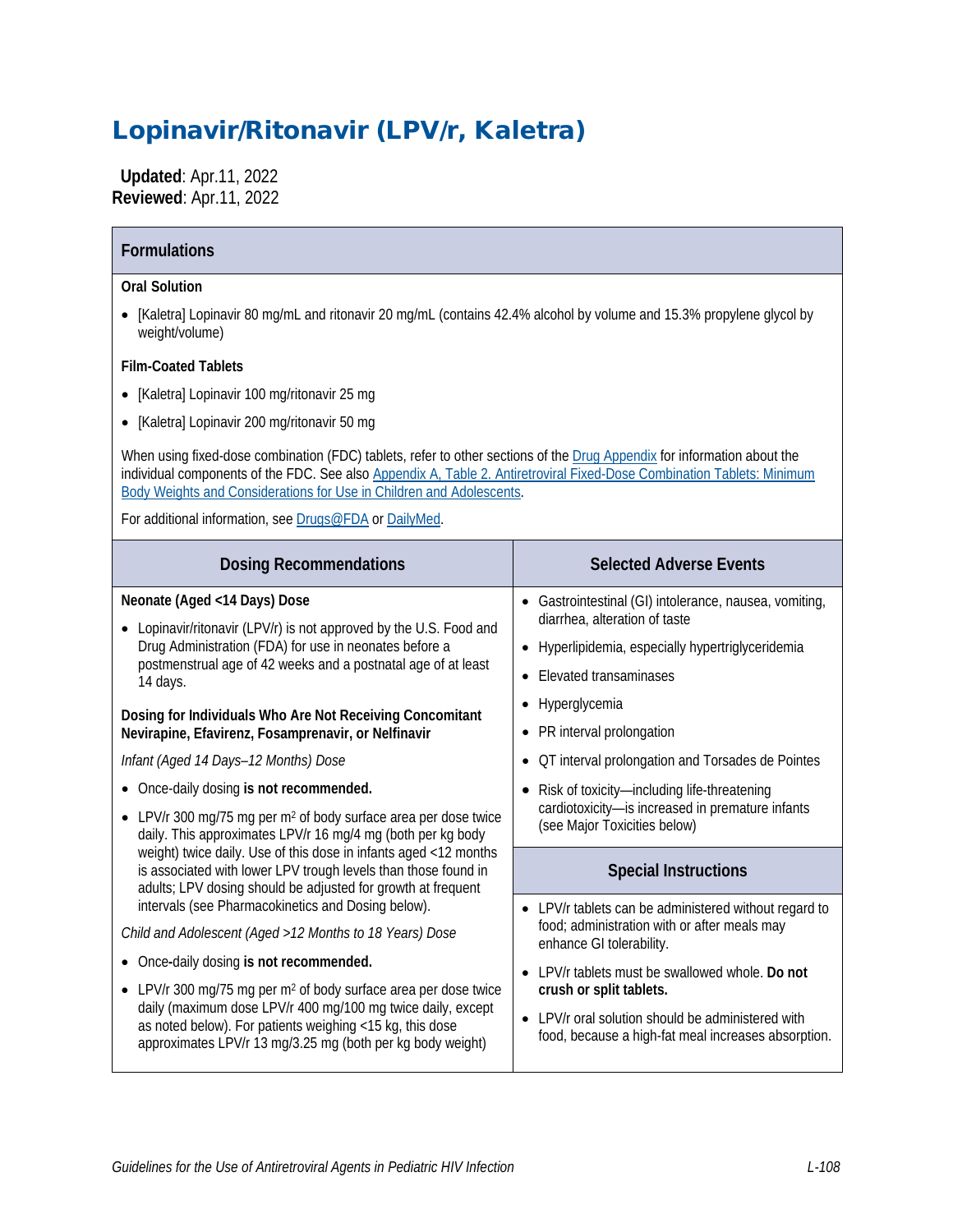twice daily. For patients weighing ≥15 kg to 45 kg, this dose approximates LPV/r 11 mg/2.75 mg (both per kg body weight) twice daily. This dose is routinely used by many clinicians and is the preferred dose for antiretroviral therapy (ART)-experienced patients who could harbor virus with decreased LPV susceptibility (see Pharmacokinetics and Dosing).

• LPV/r 230 mg/57.5 mg per m<sup>2</sup> of body surface area per dose twice daily can be used in antiretroviral (ARV)-naive patients aged >1 year. For patients weighing <15 kg, this dose approximates LPV/r 12 mg/3 mg per kg body weight given twice daily. For patients weighing ≥15 kg to 40 kg, this dose approximates LPV/r 10 mg/2.5 mg per kg body weight given twice daily. This lower dose **should not be used** in treatmentexperienced patients who could harbor virus with decreased LPV susceptibility.

#### **Weight-Band Dosing for Lopinavir 100-mg/Ritonavir 25-mg Pediatric Tablets in Children and Adolescents**

#### **Recommended Number of LPV/r 100-mg/25-mg Tablets Given Twice Daily**

| Dosing target                                                                                                                                                                                                                                                                                                                                                                                                                   | 300 mg/m <sup>2</sup> per<br>dose given twice<br>daily | 230 mg/m <sup>2</sup> per<br>dose given twice<br>daily          |
|---------------------------------------------------------------------------------------------------------------------------------------------------------------------------------------------------------------------------------------------------------------------------------------------------------------------------------------------------------------------------------------------------------------------------------|--------------------------------------------------------|-----------------------------------------------------------------|
|                                                                                                                                                                                                                                                                                                                                                                                                                                 | <b>Body Weight</b>                                     |                                                                 |
| 15 kg to 20 kg                                                                                                                                                                                                                                                                                                                                                                                                                  | 2                                                      | 2                                                               |
| >20 kg to 25 kg                                                                                                                                                                                                                                                                                                                                                                                                                 | $\overline{3}$                                         | $\overline{2}$                                                  |
| >25 kg to 30 kg                                                                                                                                                                                                                                                                                                                                                                                                                 | 3                                                      | 3                                                               |
| >30 kg to 35 kg                                                                                                                                                                                                                                                                                                                                                                                                                 | 4a                                                     | $\overline{3}$                                                  |
| >35 kg to 45 kg                                                                                                                                                                                                                                                                                                                                                                                                                 | 4a                                                     | 4a                                                              |
| $>45$ kg                                                                                                                                                                                                                                                                                                                                                                                                                        | 4 <sup>a</sup> or 5 <sup>b</sup>                       | 4a                                                              |
| <sup>b</sup> In patients who weigh >45 kg and who are receiving concomitant<br>nevirapine (NVP), efavirenz (EFV), fosamprenavir (FPV), or<br>nelfinavir (NFV), the FDA-approved adult dose is LPV/r<br>500 mg/125 mg twice daily, given as a combination of two tablets<br>of LPV/r 200 mg/50 mg and one tablet of LPV/r 100 mg/25 mg.<br>Alternatively, three tablets of LPV/r 200 mg/50 mg can be used<br>for ease of dosing. |                                                        |                                                                 |
| Adult (Aged >18 Years) Dose                                                                                                                                                                                                                                                                                                                                                                                                     |                                                        |                                                                 |
| LPV/r 800 mg/200 mg once daily; or                                                                                                                                                                                                                                                                                                                                                                                              |                                                        |                                                                 |
| LPV/r 400 mg/100 mg twice daily                                                                                                                                                                                                                                                                                                                                                                                                 |                                                        |                                                                 |
| Do not use once-daily dosing in children; adolescents; in<br>patients receiving concomitant therapy with NVP, EFV, FPV, or                                                                                                                                                                                                                                                                                                      |                                                        | NFV; or in patients with three or more LPV-associated mutations |

- The poor palatability of LPV/r oral solution is difficult to mask with flavorings or foods (see Formulations below).
- LPV/r oral solution can be kept at room temperature (up to 77ºF or 25ºC) if used within 2 months. If kept refrigerated (36ºF to 46ºF or 2ºC to 8ºC), LPV/r oral solution remains stable until the expiration date printed on the label.
- Children aged <18 years who receive once-daily dosing of LPV/r have shown considerable variability in plasma concentrations and have a higher incidence of diarrhea. Therefore, once-daily dosing **is not recommended** for this age group.
- Use of LPV/r once daily is **contraindicated** if three or more of the following LPV resistance-associated substitutions are present: L10F/I/R/V, K20M/N/R, L24I, L33F, M36I, I47V, G48V, I54L/T/V, V82A/C/F/S/T, and I84V. This is because higher LPV trough concentrations may be required to suppress resistant virus.

#### **Metabolism/Elimination**

• Cytochrome P450 3A4 substrate and inhibitor.

#### **Lopinavir/Ritonavir Dosing in Patients with Hepatic Impairment**

- LPV/r is primarily metabolized by the liver. Use caution when administering LPV to patients with hepatic impairment. No dosing information is currently available for children or adults with hepatic insufficiency.
- In the coformulation of LPV/r, ritonavir acts as a pharmacokinetic enhancer, not as an ARV agent. It does this by inhibiting the metabolism of LPV and increasing LPV plasma concentrations.

(see Special Instructions for a list of mutations).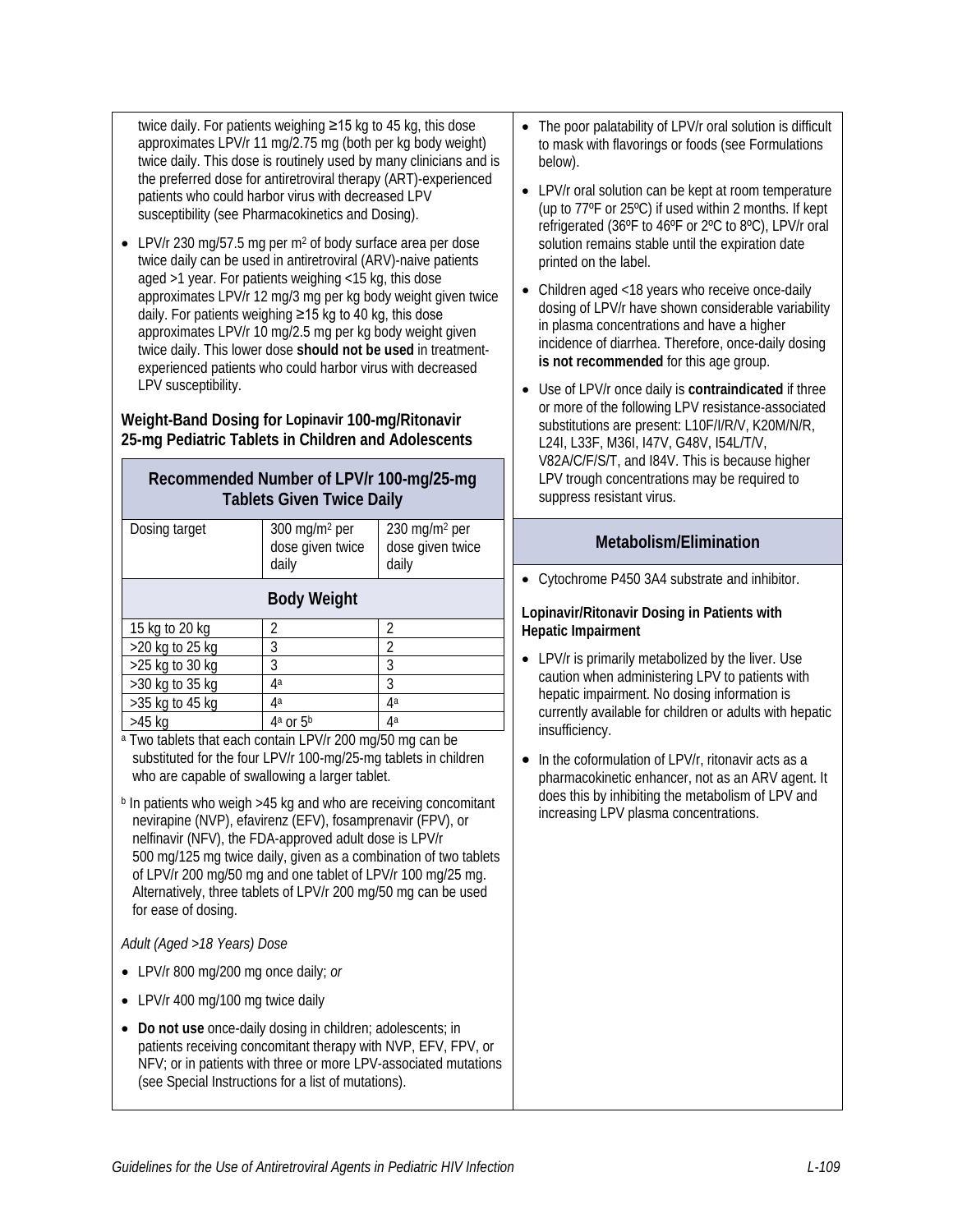| Dosing for Individuals with Three or More Lopinavir-<br>Associated Mutations (See Special Instructions for List)                                                                                                                                                                                              |
|---------------------------------------------------------------------------------------------------------------------------------------------------------------------------------------------------------------------------------------------------------------------------------------------------------------|
| • LPV/r 400 mg/100 mg twice daily                                                                                                                                                                                                                                                                             |
| Dosing for Individuals Receiving Concomitant Nevirapine or<br>Efavirenz                                                                                                                                                                                                                                       |
| These drugs induce LPV metabolism and reduce LPV plasma<br>levels. Increased LPV/r dosing is required with concomitant<br>administration of these drugs. Once-daily dosing should not be<br>used in these patients.                                                                                           |
| Child and Adolescent (Aged > 12 Months to 18 Years) Dose                                                                                                                                                                                                                                                      |
| • LPV/r 300 mg/75 mg per m <sup>2</sup> of body surface area per dose twice<br>daily. See the table above for weight-band dosing when using<br>tablets.                                                                                                                                                       |
| Adult (Aged >18 Years) Dose                                                                                                                                                                                                                                                                                   |
| The FDA-approved dose is LPV/r 500 mg/125 mg twice daily,<br>$\bullet$<br>given as a combination of two tablets of LPV/r 200 mg/50 mg<br>and one tablet of LPV/r 100 mg/25 mg. Alternatively, three<br>tablets of LPV/r 200 mg/50 mg can be used for ease of dosing.<br>Once-daily dosing should not be used. |
| Lopinavir/Ritonavir Used in Combination with Maraviroc                                                                                                                                                                                                                                                        |
| Maraviroc doses may need modification (see the Maraviroc<br>$\bullet$<br>section).                                                                                                                                                                                                                            |

# **Drug Interactions**

Additional information about drug interactions is available in the [Adult and Adolescent](https://clinicalinfo.hiv.gov/en/guidelines/adult-and-adolescent-arv/whats-new-guidelines)  [Antiretroviral Guidelines](https://clinicalinfo.hiv.gov/en/guidelines/adult-and-adolescent-arv/whats-new-guidelines) and the [HIV Drug Interaction Checker.](http://www.hiv-druginteractions.org/)

- *Metabolism:* Lopinavir/ritonavir (LPV/r) is a cytochrome P450 (CYP) 3A4 substrate and inhibitor with the potential for multiple drug interactions. Coadministering LPV/r with drugs that induce CYP3A4 may decrease LPV plasma concentrations, whereas coadministering LPV/r with other CYP3A4 inhibitors may increase LPV plasma concentrations. Coadministering LPV/r with other CYP3A4 substrates may require dose adjustments and additional monitoring.
- Before initiating therapy with LPV/r, a patient's medication profile should be carefully reviewed for potential drug interactions. In patients treated with LPV/r, fluticasone (a commonly used inhaled and intranasal steroid) should be avoided, and an alternative steroid should be used. Drug interactions with antituberculous drugs are common; patients who are receiving both LPV/r and antituberculous drugs may need a dose adjustment for LPV/r, or they may need to switch to an antiretroviral (ARV) regimen that does not include LPV/r.

# **Major Toxicities**

• *More common:* Diarrhea, headache, asthenia, nausea and vomiting, rash, insulin resistance[.](#page-8-0)<sup>1</sup> Hyperlipidemia, especially hypercholesterolemia and hypertriglyceridemia,  $2-4$  which may be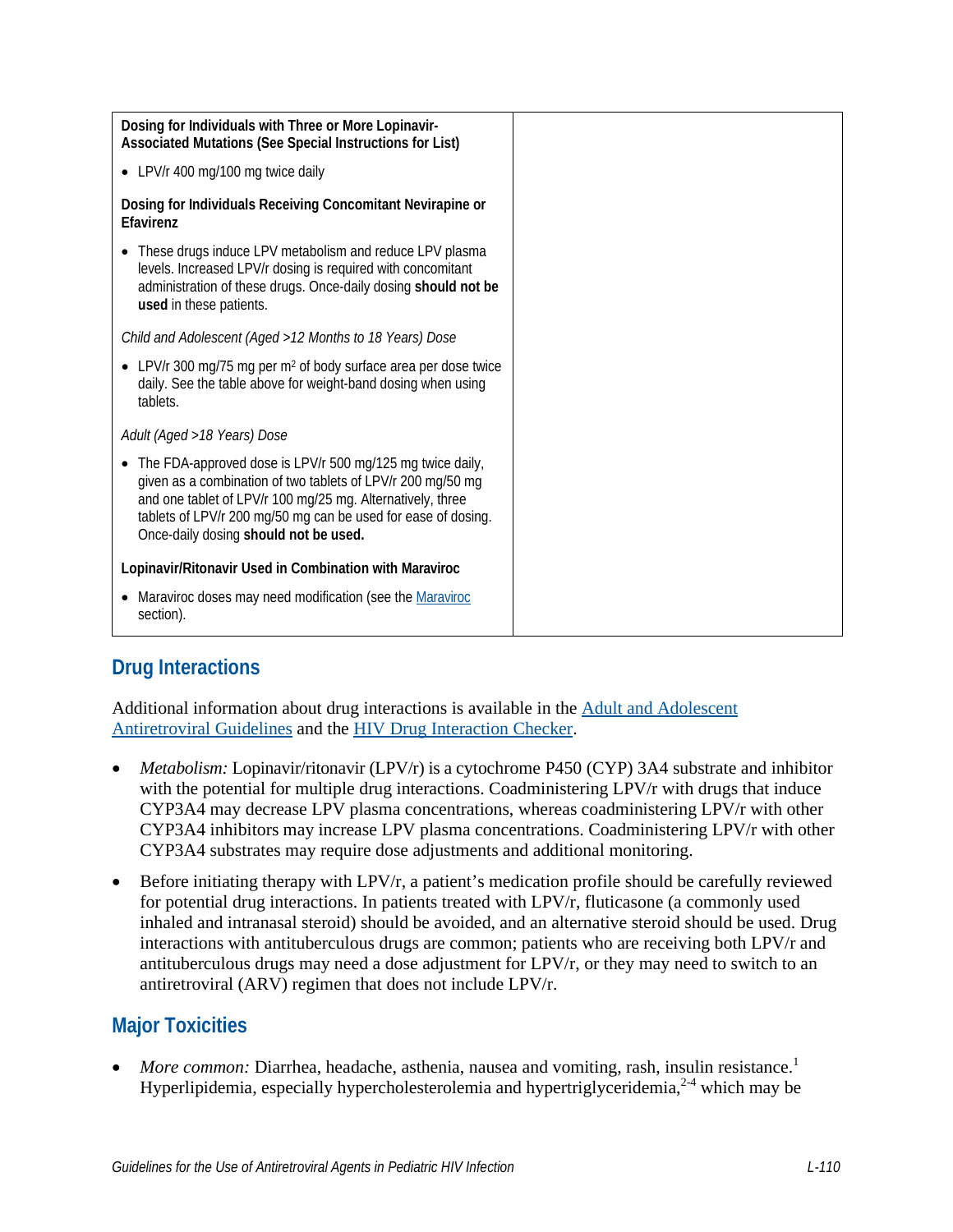more pronounced in girls than in boys.<sup>5</sup> LPV requires a higher dose of ritonavir (RTV) than some other protease inhibitors (PIs); this higher dose may exacerbate these adverse events (AEs).

- *Rare:* New-onset diabetes mellitus, hyperglycemia, ketoacidosis, exacerbation of preexisting diabetes mellitus, hemolytic anemia, spontaneous and/or increased bleeding in hemophiliacs, pancreatitis, elevation in serum transaminases, hepatitis (which has been life-threatening in rare cases). PR interval prolongation, QT interval prolongation, and Torsades de Pointes may occur.
- *Special populations—neonates:* An increased risk of toxicity in premature infants has been reported, including cases of transient symptomatic adrenal insufficiency,  $6,7$  $6,7$  life-threatening bradyarrhythmias and cardiac dysfunction (including complete atrioventricular block, bradycardia, and cardiomyopathy),  $8-10$  lactic acidosis, acute renal failure, central nervous system depression, and respiratory depression. These toxicities may be caused by the drug itself and/or by the inactive ingredients in the oral solution,<sup>10</sup> which include propylene glycol  $(15.3%)$  and ethanol (42.4%). Transient asymptomatic elevation in 17-hydroxyprogesterone levels has also been reported<sup>6</sup> in term newborns treated at birth with LPV/r. The pharmacokinetics (PKs) and safety of LPV/r were studied in IMPAACT P1106, an opportunistic, multi-arm, Phase 4 prospective study in newborns who received ARV and anti-tuberculosis medicines in clinical care. A total of 25 neonates with HIV were enrolled, with a median birth weight of 2,130 g (interquartile range [IQR] 1,775–2,630 g) and a median gestational age of 35 weeks (IQR 32–37 weeks). Neonates received LPV/r solution at a dose of 300 mg/75 mg per m<sup>2</sup> twice daily, which was well tolerated and not associated with any treatment-related AEs, even in 13 newborns who initiated therapy prior to 42 weeks postmenstrual age at a mean postnatal age of 37 days (range  $13-61$  days).<sup>11</sup>

#### **Resistance**

The International Antiviral Society–USA maintains a list of [HIV drug resistance mutations,](https://www.iasusa.org/resources/hiv-drug-resistance-mutations/) and the [Stanford University HIV Drug Resistance Database](http://hivdb.stanford.edu/DR/) offers a discussion of each mutation.

### **Pediatric Use**

### *Approval*

LPV/r is approved by the U.S. Food and Drug Administration (FDA) for use in children, including neonates who have attained a postmenstrual age of 42 weeks and a postnatal age of at least 14 days. The potential benefit of using LPV/r in premature infants who have not met these age thresholds must be carefully balanced with the risk of metabolic and cardiac toxicity. In pediatric patients receiving LPV/r at a dose of 300 mg/75 mg per m<sup>2</sup> twice daily, lower LPV exposure has been observed in infants aged  $\leq 6$  weeks relative to older children.<sup>[12](#page-9-1)</sup>

# *Efficacy*

Clinical trials involving antiretroviral therapy (ART)-naive adults have shown that regimens that contain LPV/r plus two nucleoside reverse transcriptase inhibitors (NRTIs) are comparable to a variety of other regimens, including regimens that contain atazanavir, darunavir (DRV), fosamprenavir (FPV), saquinavir/ritonavir, or efavirenz (EFV). Studies also have shown that regimens that contain LPV/r plus two NRTIs are superior to regimens that contain nelfinavir (NFV) and inferior to regimens that contain DRV.<sup>[13-21](#page-9-2)</sup>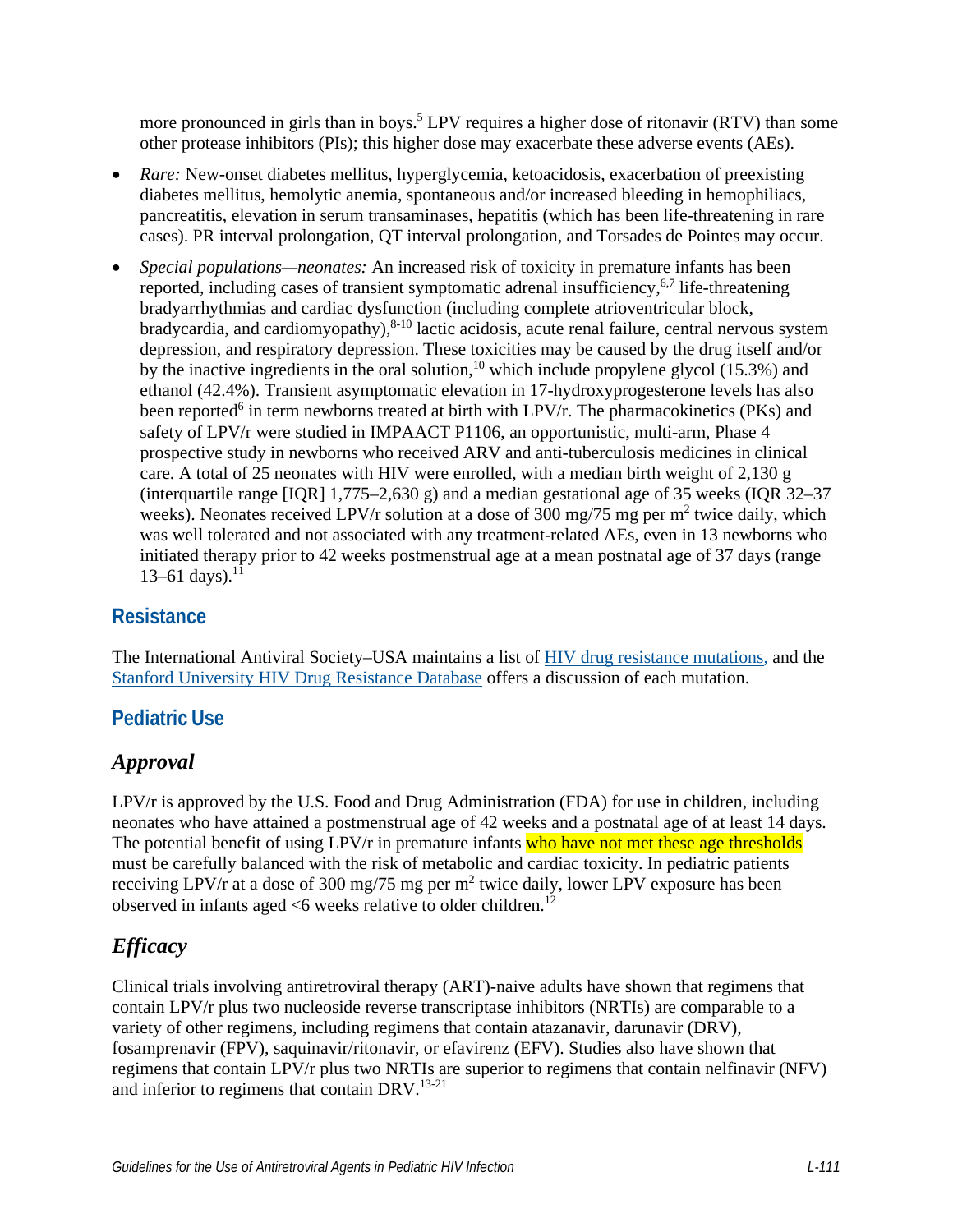LPV/r has been studied in both ART-naive and ART-experienced children and has demonstrated durable virologic activity and acceptable toxicity.<sup>[22-30](#page-10-0)</sup>

#### **Pharmacokinetics**

#### *General Considerations*

Children have lower drug exposure than adults when treated with doses that are directly scaled for body surface area. The directly scaled dose approximation of the adult dose in children is calculated by dividing the adult dose by the usual adult body surface area of  $1.73 \text{ m}^2$ . For the adult dose of LPV/r 400 mg/100 mg, the scaled pediatric dose would be approximately LPV/r 230 mg/57.5 mg per m<sup>2</sup> of body surface area. However, younger children have enhanced LPV clearance and need higher doses to achieve LPV exposures that are similar to those seen in adults treated with standard doses. To achieve a trough concentration  $(C_{\text{tough}})$  similar to that observed in adults, the pediatric dose needs to be increased 30% greater than the dose that is directly scaled for body surface area. LPV exposures in infants<sup>12,[24,](#page-10-1)[29](#page-10-2)</sup> are compared to those in older children<sup>22</sup> and adults<sup>31</sup> in Table A below.

| <b>PK Parameters</b>            | <b>Adults</b><br>$(n = 19)^{31}$ | Children<br>$(n = 12)^{22}$ | Children<br>$(n = 15)^{22}$ | Infants <sup>a</sup> at<br>12 Months<br>$(n = 20)$ 29 | Infants at<br>6 Weeks-<br>6 Months<br>$(n = 18)$ 24 | Infants at<br>14 Days to<br><6 Weeks<br>$(n = 9)$ 12 |
|---------------------------------|----------------------------------|-----------------------------|-----------------------------|-------------------------------------------------------|-----------------------------------------------------|------------------------------------------------------|
| <b>LPV Dose</b>                 | 400 mg                           | 230 mg/m <sup>2</sup>       | 300 mg/m <sup>2</sup>       | 300 mg/m <sup>2</sup>                                 | $300 \text{ mg/m}^2$                                | 300 mg/m $^2$                                        |
| $AUC0-12$<br>$(mcq\cdot hr/mL)$ | 92.6                             | 72.6                        | 116.0                       | 101.0                                                 | 74.5                                                | 43.4                                                 |
| $C_{\text{max}}$ (mcg/mL)       | 9.8                              | 8.2                         | 12.5                        | 12.1                                                  | 9.4                                                 | 5.2                                                  |
| Ctrough (mcg/mL)                | 7.1                              | 4.7                         | 7.9                         | 4.9                                                   | 2.7                                                 | 2.5                                                  |
| $C_{min}$ (mcg/mL)              | 5.5                              | 3.4                         | 6.5                         | 3.8                                                   | 2.0                                                 | 1.4                                                  |

|  |  |  |  |  | Table A. Pharmacokinetics of Lopinavir/Ritonavir by Age |
|--|--|--|--|--|---------------------------------------------------------|
|--|--|--|--|--|---------------------------------------------------------|

a This column contains unreported data that were originally generated for a published study. The data were provided by Edmund Capparelli, Pharm.D., in a personal communication (April 18, 2012).

**Note:** Values are means; all data come from studies wherein none of the participants received non-nucleoside reverse transcriptase inhibitors as part of their antiretroviral therapy.

**Key:** AUC = area under the curve;  $C_{\text{max}}$  = maximum concentration;  $C_{\text{min}}$  = minimum concentration;  $C_{\text{trough}}$  = trough concentration; LPV = lopinavir; mcg = microgram; mg = milligram; mL = milliliter; PK = pharmacokinetic

Models suggest that diet, body weight, and postnatal age are important factors in LPV PKs, with improved bioavailability as dietary fat increases during the first year of life<sup>32</sup> and with clearance slowing by age 2.3 years.<sup>33</sup> A study from the United Kingdom and Ireland compared outcomes of LPV/r treatment with either 230 mg per m<sup>2</sup> of body surface area per dose or 300 mg per m<sup>2</sup> of body surface area per dose in children aged 5.6 to 12.8 years at the time of LPV/r initiation. The findings suggested that the higher dose was associated with improved long-term viral load suppression.<sup>34</sup>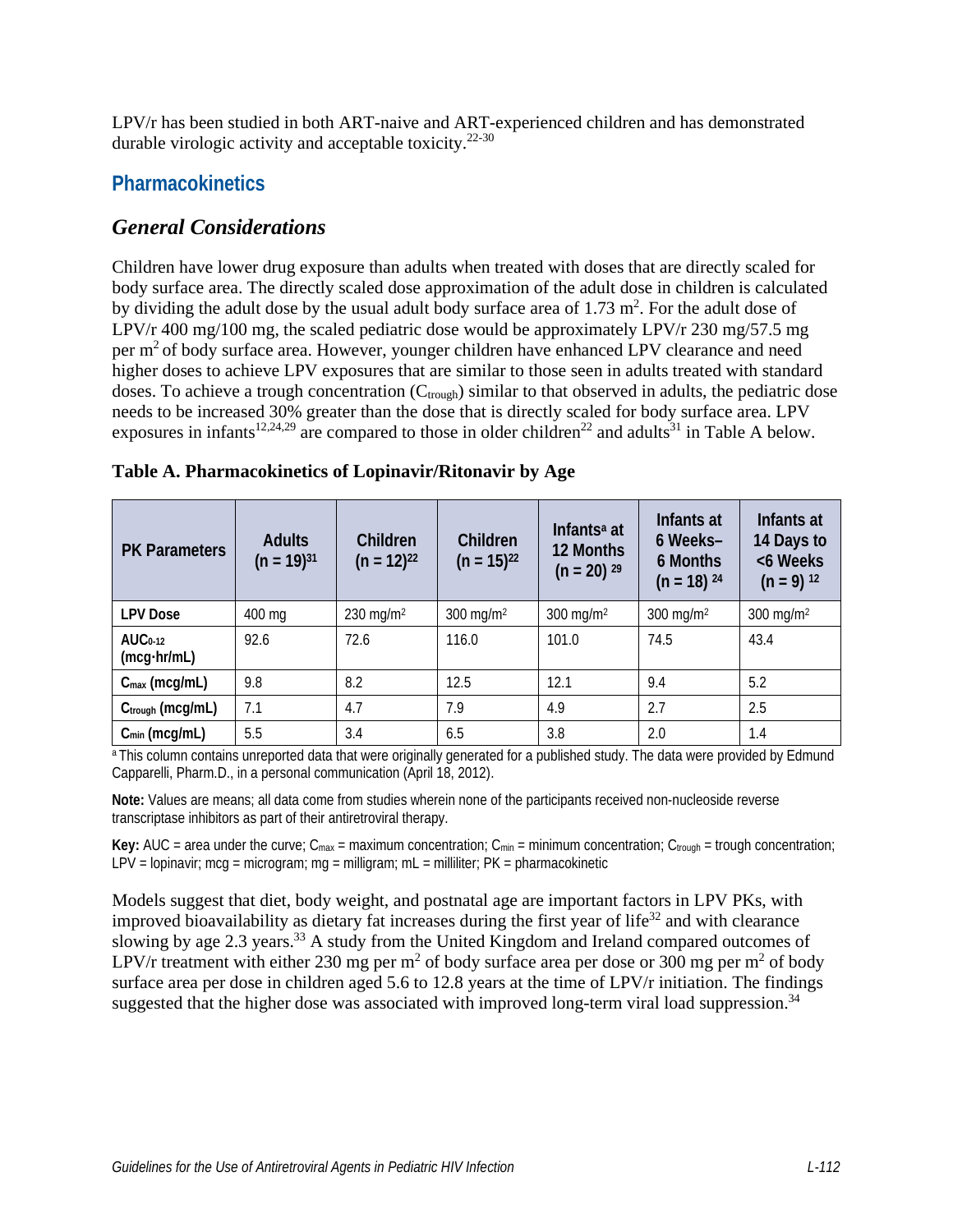#### **Pharmacokinetics and Dosing**

## *14 Days to 12 Months (Without Concurrent Nevirapine, Efavirenz, Fosamprenavir, or Nelfinavir)*

The PKs of the oral solution at approximately LPV/r 300 mg/75 mg per  $m<sup>2</sup>$  of body surface area per dose twice daily were evaluated in infants aged  $\leq 6$  weeks<sup>12</sup> and infants aged 6 weeks to 6 months.<sup>24</sup> Even at this higher dose,  $C_{\text{trough}}$  levels were highly variable, but they were lower in infants than in children aged >6 months. C<sub>trough</sub> levels were lower in infants aged  $\leq$ 6 weeks than in infants aged 6 weeks to 6 months. By age 12 months, LPV area under the curve (AUC) was similar to that found in older children.<sup>29</sup> Because infants grow rapidly in the first months of life, it is important to optimize LPV dosing by adjusting the dose at frequent intervals. Given the safety of doses as high as 400 mg per m<sup>2</sup> of body surface area in older children and adolescents,<sup>25</sup> some practitioners anticipate rapid infant growth and prescribe doses somewhat higher than the 300 mg per  $m<sup>2</sup>$  of body surface area dose to allow for projected growth between clinic appointments.

# *12 Months to 12 Years (Without Concurrent Nevirapine, Efavirenz, Fosamprenavir, or Nelfinavir)*

Lower trough concentrations have been observed in children receiving LPV/r 230 mg/57.5 mg per m<sup>2</sup> of body surface area per dose twice daily than in children receiving LPV/r 300 mg/75 mg per m<sup>2</sup> of body surface area per dose twice daily (see Table A above).<sup>21</sup> Therefore, some clinicians choose to initiate therapy in children aged 12 months to 12 years using LPV/r 300 mg/75 mg per m<sup>2</sup> of body surface area per dose twice daily (when LPV/r is given without nevirapine [NVP], EFV, FPV, or NFV), rather than the FDA-approved dose of LPV/r 230 mg/57.5 mg per m<sup>2</sup> of body surface area per dose twice daily.

For infants receiving LPV/r 300 mg/75 mg per m<sup>2</sup> of body surface area per dose twice daily, immediate dose reduction at age 12 months **is not recommended;** many practitioners would allow patients to "grow into" the LPV/r 230 mg/57.5 mg per  $m^2$  of body surface area per dose twice daily dose as they gain weight over time. Some practitioners would continue the infant dose (LPV/r 300 mg/75 mg per m<sup>2</sup> of body surface area per dose twice daily) while using the LPV/r liquid formulation.

## **Pharmacokinetics and Dosing with Concurrent Nevirapine, Efavirenz, Fosamprenavir, or Nelfinavir**

In both children and adults, the LPV  $C_{trough}$  is reduced by concurrent treatment with non-nucleoside reverse transcriptase inhibitors (NNRTIs) or concomitant FPV or NFV. Higher doses of LPV are recommended when the drug is given in combination with NVP, EFV, FPV, or NFV. In 14 children who were treated with LPV/r 230 mg/57.5 mg per  $m<sup>2</sup>$  of body surface area per dose twice daily plus NVP,<sup>[22](#page-10-0)</sup> the mean LPV C<sub>trough</sub> was  $3.77 \pm 3.57$  mcg/mL. Not only are these trough plasma concentrations lower than those found in adults treated with standard doses of LPV/r, but the variability in concentration is much higher in children than in adults.<sup>22,[35](#page-11-4)</sup> In a study of 15 children with HIV aged 5.7 to 16.3 years who were treated with LPV/r 300 mg/75 mg per  $m<sup>2</sup>$  of body surface area per dose twice daily plus EFV 14 mg/kg body weight per dose once daily, there was a 34-fold interindividual variation in LPV trough concentrations. Five of 15 children (33%) had LPV 12-hour trough concentrations that were <1.0 mcg/mL, the plasma concentration needed to inhibit wild-type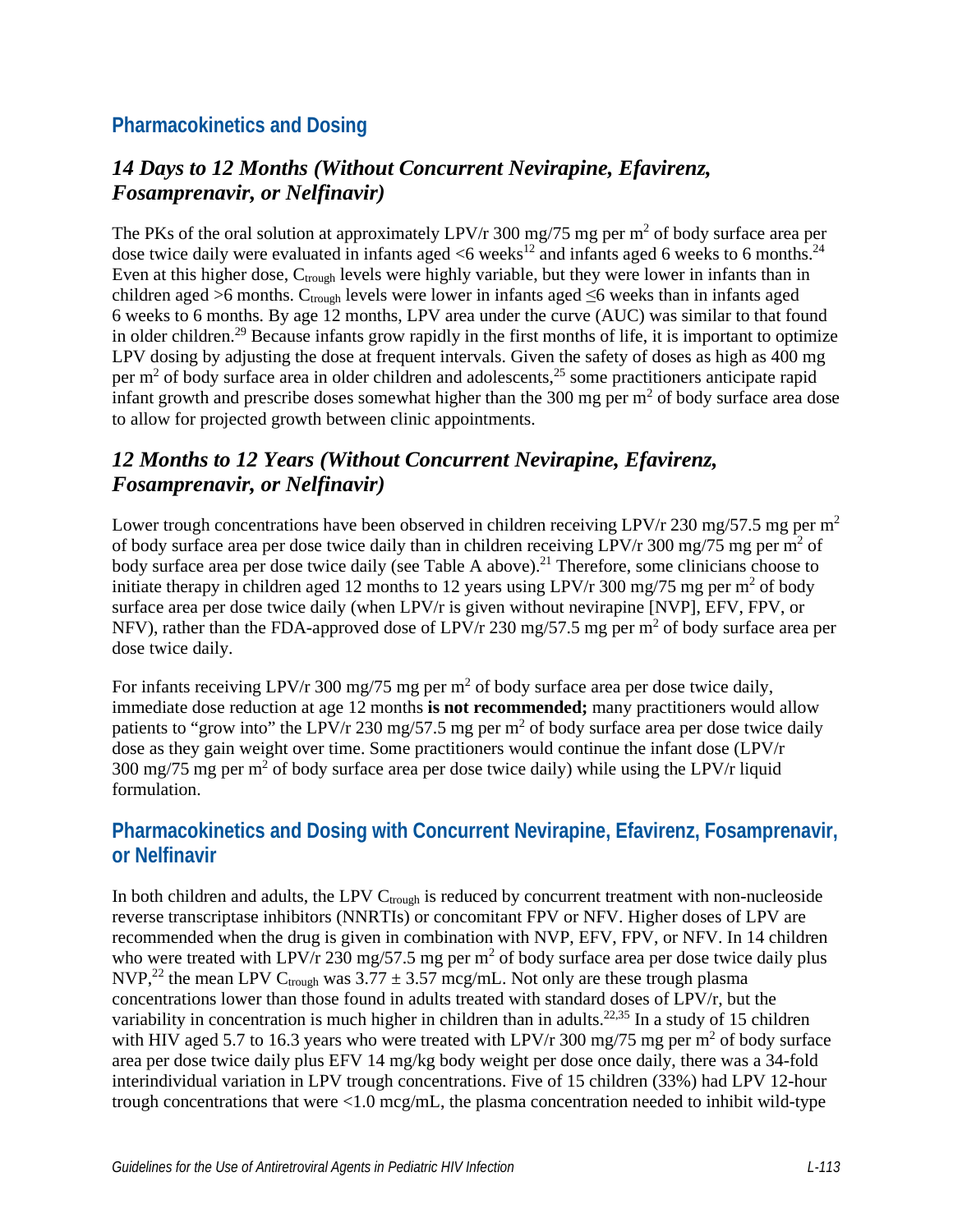HIV.<sup>36</sup> A PK study in 20 children aged 10 to 16 years who were treated with LPV/r 300 mg/75 mg per  $m<sup>2</sup>$  of body surface area twice daily plus EFV 350 mg per  $m<sup>2</sup>$  of body surface area once daily reported only one patient  $(6.6\%)$  with subtherapeutic LPV trough concentrations,  $37$  perhaps because the trial used an EFV dose that was approximately 11 mg/kg body weight $^{37}$  instead of the 14 mg/kg body weight dose used in the trial discussed above.<sup>[36](#page-11-5)</sup>

# **Dosing**

# *Once Daily*

A single daily dose of LPV/r 800 mg/200 mg is approved by the FDA for treatment of HIV in treatment-naive adults aged >18 years. However, once-daily administration **cannot be recommended for use in children in the absence of therapeutic drug monitoring (TDM);** oncedaily administration may be successful in select, closely monitored children.<sup>38</sup> There is high interindividual variability in drug exposure for LPV/r, and trough plasma concentrations may fall below the therapeutic range for wild-type virus, as demonstrated in studies of ARV-naive children and adolescents.<sup>39-42</sup> The currently available tablet formulation of LPV/r has lower variability in trough levels than the previously used soft-gel formulation.<sup>42[,43](#page-12-1)</sup> An international, randomized, open-label trial attempted to demonstrate that once-daily LPV/r dosing was noninferior to twice-daily LPV/r dosing in children and adolescents with HIV. This trial was unsuccessful, because a greater number of children and adolescents who received once-daily doses had viral loads ≥50 copies/mL within 48 weeks.<sup>[44](#page-12-2)</sup>

# *Dosing and Its Relation to Efficacy*

LPV/ $r$  is effective in treatment-experienced patients with severe immune suppression,  $45,46$  $45,46$  although heavily pre-treated patients may be slower to reach undetectable viral loads  $46,47$  and may have less-robust CD4 T lymphocyte (CD4) percentage responses.<sup>[48](#page-12-6)</sup>

The relationship between LPV exposure and the susceptibility of the HIV-1 isolate is a key component of successful treatment. The ratio of  $C_{\text{trough}}$  to half maximal effective concentration (EC<sub>50</sub>) is called the inhibitory quotient (IQ), and in both adults and children treated with LPV/r, viral load reduction is more closely associated with IQ than with either  $C_{\text{trough}}$  or  $EC_{50}$  alone.<sup>49-51</sup> One study investigated the use of the IQ as a guide for therapy by administering higher doses of LPV/r to children and adolescents until a target IQ of 15 was reached. This study showed that doses of LPV/r  $400 \text{ mg}/100 \text{ mg}$  per m<sup>2</sup> of body surface area per dose twice daily (without FPV, NFV, NVP, or EFV) and LPV/r 480 mg/120 mg per m<sup>2</sup> of body surface area per dose twice daily (with NVP or EFV) were safe and tolerable.<sup>25</sup> Results of a modeling study suggest that standard doses of  $LPV/r$  may be inadequate for treatment-experienced children and suggest the potential utility of TDM when LPV/r is used in children who were previously treated with PIs.<sup>52</sup> An LPV plasma concentration of  $\geq$ 1 mcg/mL is cited as a minimum target C<sub>trough</sub>,<sup>53-55</sup> but this trough concentration may not adequately control viremia in patients with multiple LPV resistance mutations.<sup>56[,57](#page-13-2)</sup>

# **Formulations**

# *Palatability*

The poor palatability of the LPV/r oral solution can be a significant challenge to medication adherence for some children and families. Numbing the taste buds with ice chips before or after administering the solution, masking the taste of the solution by administering it with sweet or tangy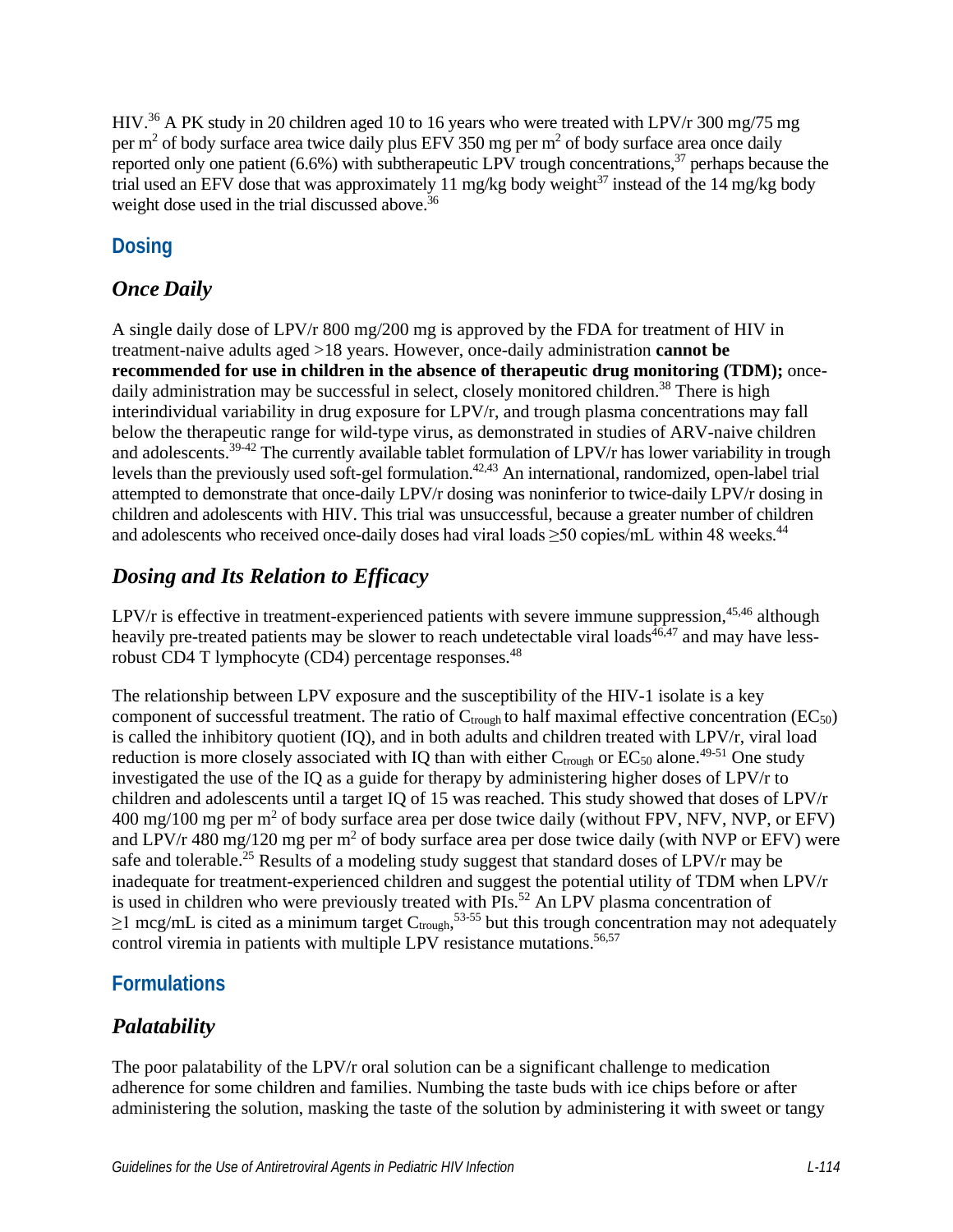foods (e.g., chocolate syrup, peanut butter), or having the pharmacist flavor the solution prior to dispensing it are examples of interventions that may improve tolerability. Alternative pediatric formulations are currently being developed.<sup>58[,59](#page-13-4)</sup>

### *Do Not Use Crushed Tablets*

LPV/r tablets must be swallowed whole. Crushed tablets are slowly and erratically absorbed, and result in significantly reduced AUC, maximum concentration  $(C_{\text{max}})$ , and  $C_{\text{trough}}$  compared with swallowing the whole tablet. The variability of the reduced exposure with the crushed tablets (5–75% reduction in AUC) means that a dose modification cannot be relied on to overcome the reduced absorption. Crushed tablets cannot be recommended for use.<sup>60</sup> In a PK study that used a generic adult formulation of LPV/r manufactured in Thailand, 21 of 54 children were administered cut (not crushed) pills and had adequate LPV  $C_{trough}$  measurements.<sup>43</sup>

# **Toxicity**

Children treated with LPV/r may have less-robust weight gain and smaller increases in CD4 percentage than children treated with NNRTI-based regimens.<sup>[27,](#page-10-5)61-65</sup> However, one study did not observe this difference in the effect of  $LPV/r$  on  $CD4$  count,<sup>66</sup> and another study found that the difference did not persist after a year of therapy.<sup>30</sup> Some studies found no differences between the weight gain of children treated with LPV/r and those treated with EFV.<sup>[64](#page-14-1),67</sup> Switching to an EFVbased regimen at or after age 3 years removed the risk of LPV-associated metabolic toxicity, with no loss of virologic control (see Table 16 i[n Modifying Antiretroviral Regimens in Children with](https://clinicalinfo.hiv.gov/en/guidelines/pediatric-arv/modifying-antiretroviral-regimens-children-sustained-virologic-suppression)  [Sustained Virologic Suppression on Antiretroviral Therapy\)](https://clinicalinfo.hiv.gov/en/guidelines/pediatric-arv/modifying-antiretroviral-regimens-children-sustained-virologic-suppression).<sup>64,65</sup> Bone mineral density improved when children were treated with EFV-containing regimens instead of regimens that contained LPV/r.<sup>68</sup> Among 212 children randomized to either remain on an LPV/r-based regimen or switch to an EFV-containing regimen, osteocalcin—a biochemical marker of bone turnover—was higher in the LPV/r group compared with the EFV group at both 8 weeks and 2 years post-randomization. Levels of C-telopeptide of type 1 collagen (CTx) and procollagen type I N-terminal propeptide did not differ between the two groups.<sup>69</sup>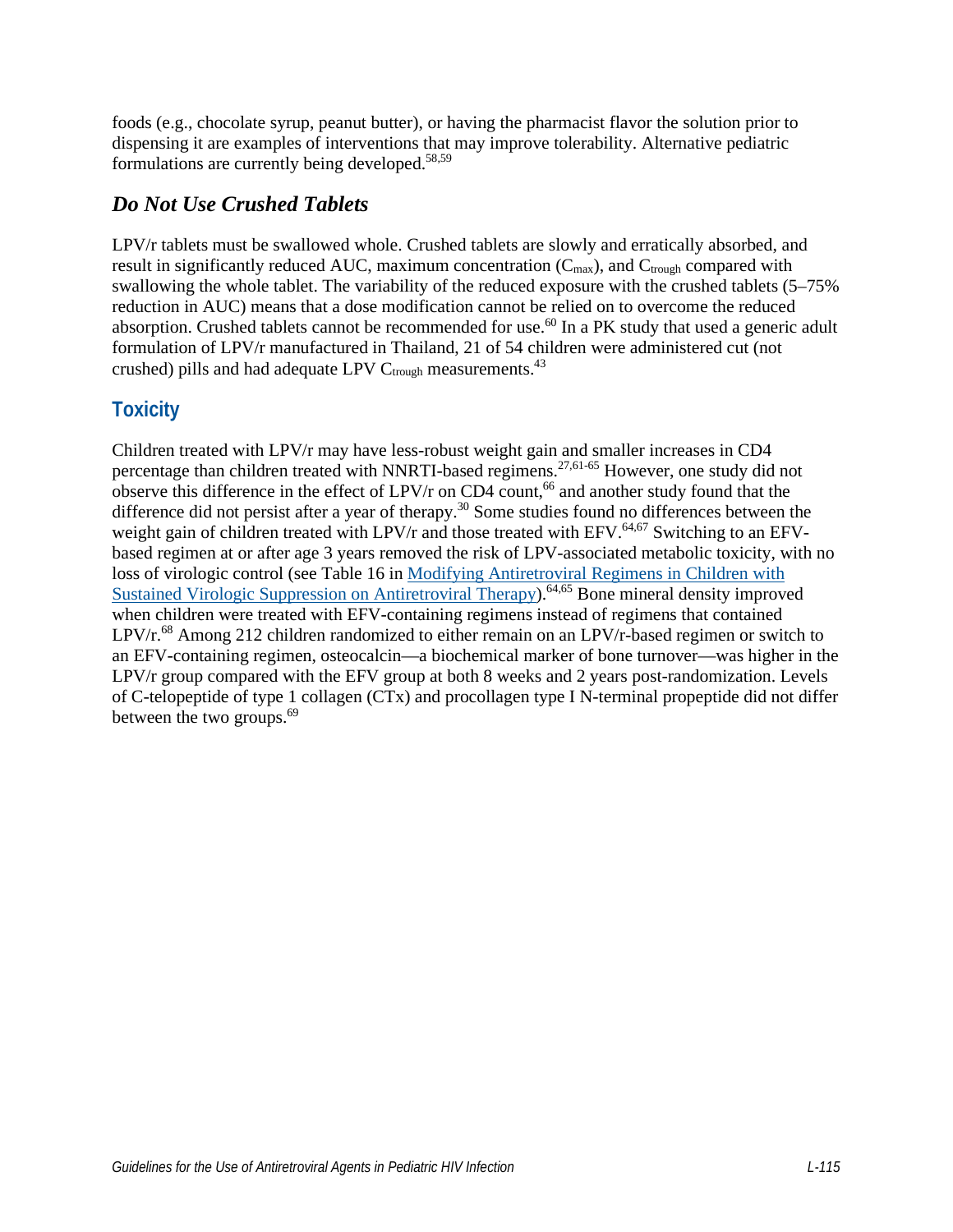#### **References**

- <span id="page-8-0"></span>1. Dejkhamron P, Unachak K, Aurpibul L, Sirisanthana V. Insulin resistance and lipid profiles in HIV-infected Thai children receiving lopinavir/ritonavir-based highly active antiretroviral therapy. *J Pediatr Endocrinol Metab*. 2014;27(5-6):403-412. Available at: [http://www.ncbi.nlm.nih.gov/pubmed/24259240.](http://www.ncbi.nlm.nih.gov/pubmed/24259240)
- <span id="page-8-1"></span>2. Arpadi S, Shiau S, Strehlau R, et al. Metabolic abnormalities and body composition of HIVinfected children on lopinavir or nevirapine-based antiretroviral therapy. *Arch Dis Child*. 2013;98(4):258-264. Available at: [http://www.ncbi.nlm.nih.gov/pubmed/23220209.](http://www.ncbi.nlm.nih.gov/pubmed/23220209)
- 3. Ige OO, Yilgwan CS, Ebonyi AO, et al. Serum lipid and glucose profiles in HIV-positive Nigerian children. *J Virus Erad*. 2017;3(3):157-162. Available at: [https://www.ncbi.nlm.nih.gov/pubmed/28758024.](https://www.ncbi.nlm.nih.gov/pubmed/28758024)
- 4. Patel K, Lindsey J, Angelidou K, Aldrovandi G, Palumbo P, IMPAACT P1060 Study Team. Metabolic effects of initiating lopinavir/ritonavir-based regimens among young children. *AIDS*. 2018;32(16):2327-2336. Available at: [https://www.ncbi.nlm.nih.gov/pubmed/30102656.](https://www.ncbi.nlm.nih.gov/pubmed/30102656)
- <span id="page-8-2"></span>5. Shiau S, Kuhn L, Strehlau R, et al. Sex differences in responses to antiretroviral treatment in South African HIV-infected children on ritonavir-boosted lopinavir- and nevirapine-based treatment. *BMC Pediatr*. 2014;14:39. Available at: [http://www.ncbi.nlm.nih.gov/pubmed/24521425.](http://www.ncbi.nlm.nih.gov/pubmed/24521425)
- <span id="page-8-3"></span>6. Simon A, Warszawski J, Kariyawasam D, et al. Association of prenatal and postnatal exposure to lopinavir-ritonavir and adrenal dysfunction among uninfected infants of HIVinfected mothers. *JAMA*. 2011;306(1):70-78. Available at: [http://www.ncbi.nlm.nih.gov/pubmed/21730243.](http://www.ncbi.nlm.nih.gov/pubmed/21730243)
- <span id="page-8-4"></span>7. Kariyawasam D, Peries M, Foissac F, et al. Lopinavir-ritonavir impairs adrenal function in infants. *Clin Infect Dis*. 2019;71(4):1030-1039. Available at: [https://www.ncbi.nlm.nih.gov/pubmed/31633158.](https://www.ncbi.nlm.nih.gov/pubmed/31633158)
- <span id="page-8-5"></span>8. Lopriore E, Rozendaal L, Gelinck LB, Bokenkamp R, Boelen CC, Walther FJ. Twins with cardiomyopathy and complete heart block born to an HIV-infected mother treated with HAART. *AIDS*. 2007;21(18):2564-2565. Available at: [http://www.ncbi.nlm.nih.gov/pubmed/18025905.](http://www.ncbi.nlm.nih.gov/pubmed/18025905)
- 9. McArthur MA, Kalu SU, Foulks AR, Aly AM, Jain SK, Patel JA. Twin preterm neonates with cardiac toxicity related to lopinavir/ritonavir therapy. *Pediatr Infect Dis J*. 2009;28(12):1127-1129. Available at: [http://www.ncbi.nlm.nih.gov/pubmed/19820426.](http://www.ncbi.nlm.nih.gov/pubmed/19820426)
- <span id="page-8-6"></span>10. Food and Drug Administration. Serious health problems seen in premature babies given keletra (lopinavir/ ritonavir) oral solution. 2011. Available at: [http://www.fda.gov/Drugs/DrugSafety/ucm246002.htm.](http://www.fda.gov/Drugs/DrugSafety/ucm246002.htm)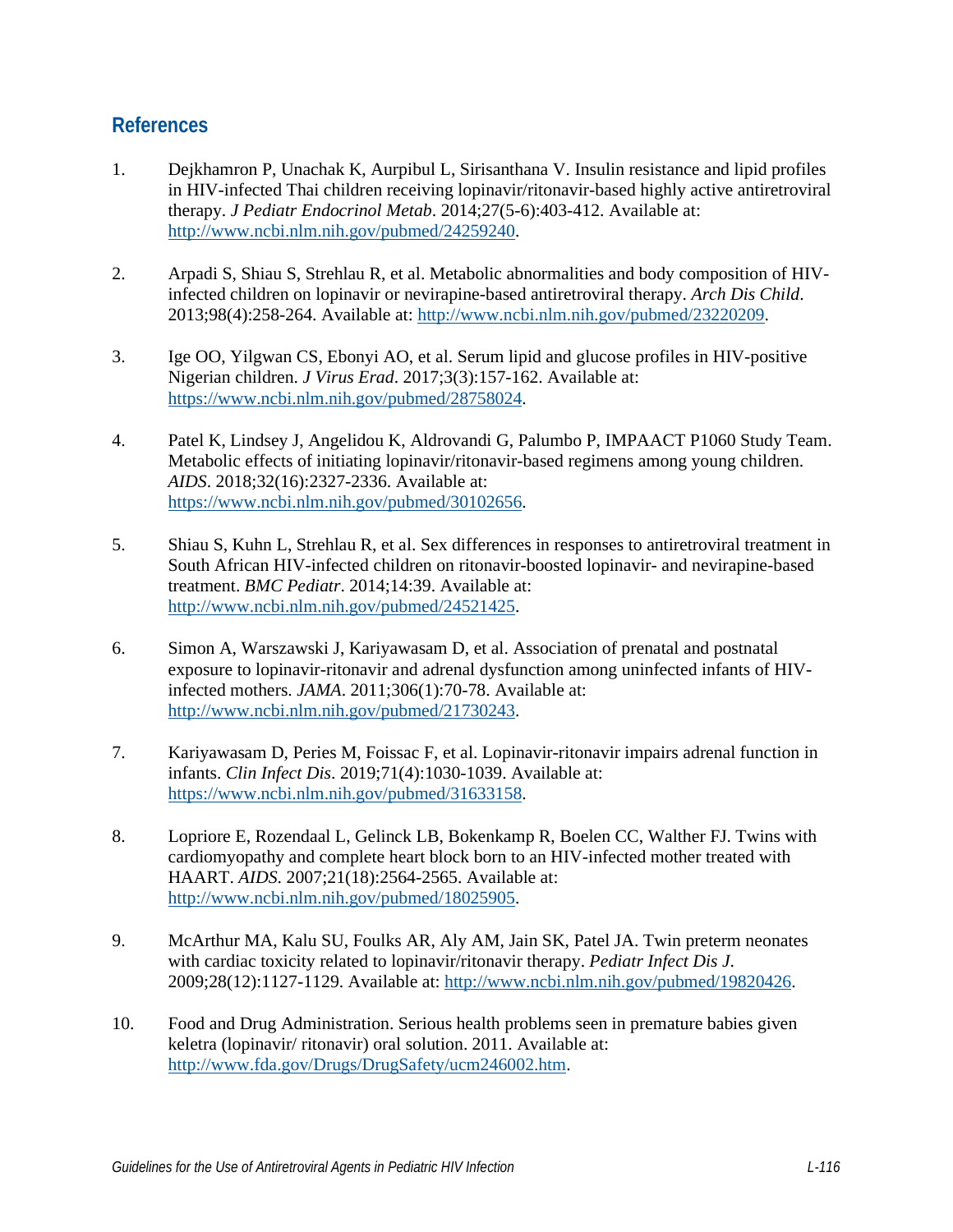- <span id="page-9-0"></span>11. Bekker A, Hanan N, Cababasay M, et al. Pharmacokinetics and safety of lopinavir/ritonavir solution in HIV-infected newborns. Abstract 841. Presented at: Conference on Retroviruses and Opportunistic Infections 2018. Boston, Massachusetts. Available at: [http://www.croiconference.org/sessions/pharmacokinetics-and-safety-lopinavirritonavir](http://www.croiconference.org/sessions/pharmacokinetics-and-safety-lopinavirritonavir-solution-hiv-infected-newborns)[solution-hiv-infected-newborns.](http://www.croiconference.org/sessions/pharmacokinetics-and-safety-lopinavirritonavir-solution-hiv-infected-newborns)
- <span id="page-9-1"></span>12. Chadwick EG, Pinto J, Yogev R, et al. Early initiation of lopinavir/ritonavir in infants less than 6 weeks of age: pharmacokinetics and 24-week safety and efficacy. *Pediatr Infect Dis J*. 2009;28(3):215-219. Available at: [http://www.ncbi.nlm.nih.gov/pubmed/19209098.](http://www.ncbi.nlm.nih.gov/pubmed/19209098)
- <span id="page-9-2"></span>13. Walmsley S, Bernstein B, King M, et al. Lopinavir-ritonavir versus nelfinavir for the initial treatment of HIV infection. *N Engl J Med*. 2002;346(26):2039-2046. Available at: [http://www.ncbi.nlm.nih.gov/pubmed/12087139.](http://www.ncbi.nlm.nih.gov/pubmed/12087139)
- 14. Eron J, Jr., Yeni P, Gathe J, Jr., et al. The KLEAN study of fosamprenavir-ritonavir versus lopinavir-ritonavir, each in combination with abacavir-lamivudine, for initial treatment of HIV infection over 48 weeks: a randomised non-inferiority trial. *Lancet*. 2006;368(9534):476-482. Available at: [http://www.ncbi.nlm.nih.gov/pubmed/16890834.](http://www.ncbi.nlm.nih.gov/pubmed/16890834)
- 15. Molina JM, Andrade-Villanueva J, Echevarria J, et al. Once-daily atazanavir/ritonavir versus twice-daily lopinavir/ritonavir, each in combination with tenofovir and emtricitabine, for management of antiretroviral-naive HIV-1-infected patients: 48 week efficacy and safety results of the CASTLE study. *Lancet*. 2008;372(9639):646-655. Available at: [http://www.ncbi.nlm.nih.gov/pubmed/18722869.](http://www.ncbi.nlm.nih.gov/pubmed/18722869)
- 16. Ortiz R, Dejesus E, Khanlou H, et al. Efficacy and safety of once-daily darunavir/ritonavir versus lopinavir/ritonavir in treatment-naive HIV-1-infected patients at week 48. *AIDS*. 2008;22(12):1389-1397. Available at: [http://www.ncbi.nlm.nih.gov/pubmed/18614861.](http://www.ncbi.nlm.nih.gov/pubmed/18614861)
- 17. Riddler SA, Haubrich R, DiRienzo AG, et al. Class-sparing regimens for initial treatment of HIV-1 infection. *N Engl J Med*. 2008;358(20):2095-2106. Available at: [http://www.ncbi.nlm.nih.gov/pubmed/18480202.](http://www.ncbi.nlm.nih.gov/pubmed/18480202)
- 18. Pulido F, Estrada V, Baril JG, et al. Long-term efficacy and safety of fosamprenavir plus ritonavir versus lopinavir/ritonavir in combination with abacavir/lamivudine over 144 weeks. *HIV Clin Trials*. 2009;10(2):76-87. Available at: [http://www.ncbi.nlm.nih.gov/pubmed/19487177.](http://www.ncbi.nlm.nih.gov/pubmed/19487177)
- 19. Walmsley S, Baumgarten A, Berenguer J, et al. Dolutegravir plus abacavir/lamivudine for the treatment of HIV-1 infection in antiretroviral therapy-naive patients: week 96 and week 144 results from the SINGLE randomized clinical trial. *J Acquir Immune Defic Syndr*. 2015;70(5):515-519. Available at: [http://www.ncbi.nlm.nih.gov/pubmed/26262777.](http://www.ncbi.nlm.nih.gov/pubmed/26262777)
- 20. Orkin C, DeJesus E, Khanlou H, et al. Final 192-week efficacy and safety of once-daily darunavir/ritonavir compared with lopinavir/ritonavir in HIV-1-infected treatment-naive patients in the ARTEMIS trial. *HIV Med*. 2013;14(1):49-59. Available at: [http://www.ncbi.nlm.nih.gov/pubmed/23088336.](http://www.ncbi.nlm.nih.gov/pubmed/23088336)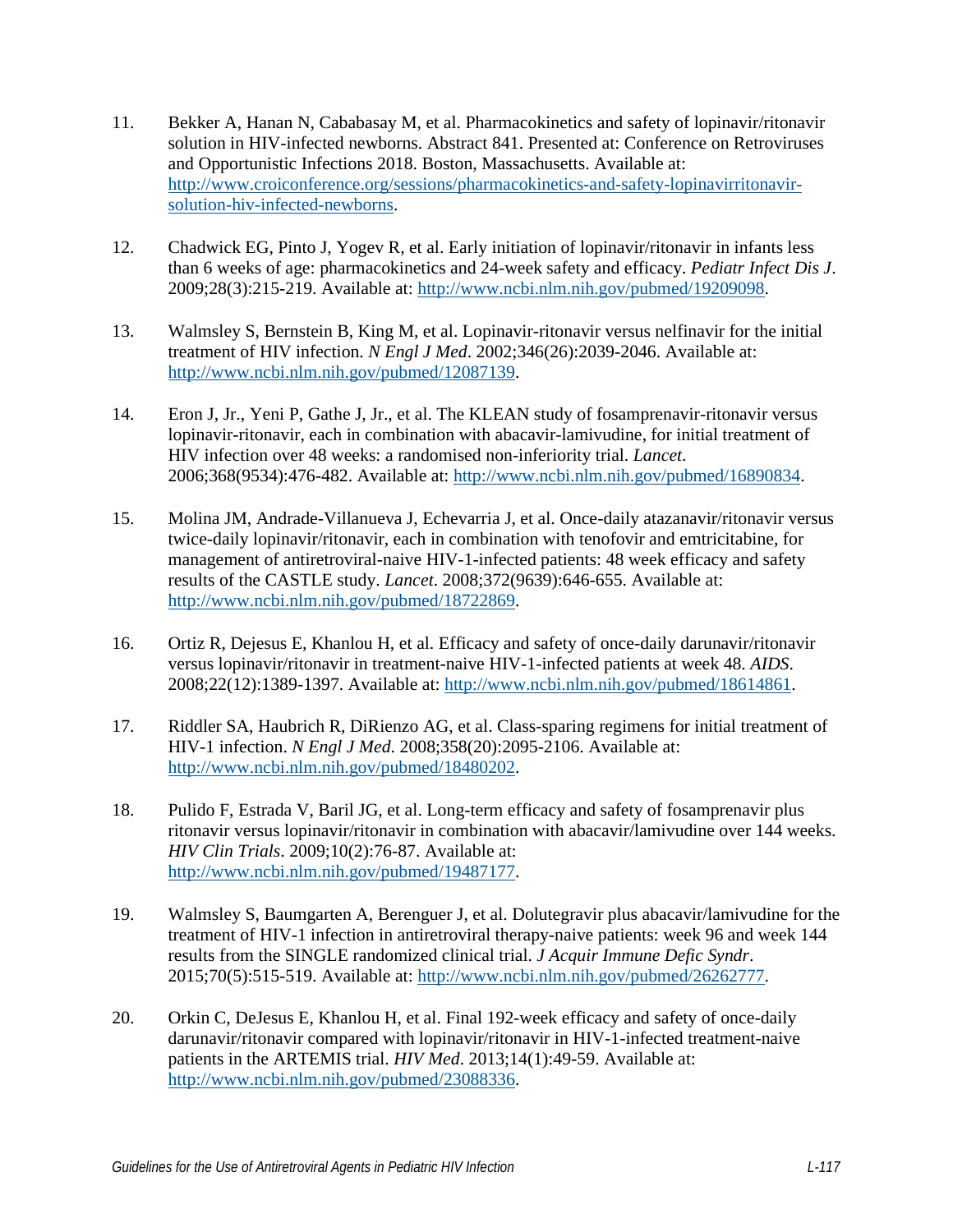- <span id="page-10-4"></span>21. Molina JM, Andrade-Villanueva J, Echevarria J, et al. Once-daily atazanavir/ritonavir compared with twice-daily lopinavir/ritonavir, each in combination with tenofovir and emtricitabine, for management of antiretroviral-naive HIV-1-infected patients: 96-week efficacy and safety results of the CASTLE study. *J Acquir Immune Defic Syndr*. 2010;53(3):323-332. Available at: [http://www.ncbi.nlm.nih.gov/pubmed/20032785.](http://www.ncbi.nlm.nih.gov/pubmed/20032785)
- <span id="page-10-0"></span>22. Saez-Llorens X, Violari A, Deetz CO, et al. Forty-eight-week evaluation of lopinavir/ritonavir, a new protease inhibitor, in human immunodeficiency virus-infected children. *Pediatr Infect Dis J*. 2003;22(3):216-224. Available at: [http://www.ncbi.nlm.nih.gov/pubmed/12634581.](http://www.ncbi.nlm.nih.gov/pubmed/12634581)
- 23. De Luca M, Miccinesi G, Chiappini E, Zappa M, Galli L, De Martino M. Different kinetics of immunologic recovery using nelfinavir or lopinavir/ritonavir-based regimens in children with perinatal HIV-1 infection. *Int J Immunopathol Pharmacol*. 2005;18(4):729-735. Available at: [http://www.ncbi.nlm.nih.gov/pubmed/16388722.](http://www.ncbi.nlm.nih.gov/pubmed/16388722)
- <span id="page-10-1"></span>24. Chadwick EG, Capparelli EV, Yogev R, et al. Pharmacokinetics, safety and efficacy of lopinavir/ritonavir in infants less than 6 months of age: 24 week results. *AIDS*. 2008;22(2):249-255. Available at: [http://www.ncbi.nlm.nih.gov/pubmed/18097227.](http://www.ncbi.nlm.nih.gov/pubmed/18097227)
- <span id="page-10-3"></span>25. Robbins BL, Capparelli EV, Chadwick EG, et al. Pharmacokinetics of high-dose lopinavirritonavir with and without saquinavir or nonnucleoside reverse transcriptase inhibitors in human immunodeficiency virus-infected pediatric and adolescent patients previously treated with protease inhibitors. *Antimicrob Agents Chemother*. 2008;52(9):3276-3283. Available at: [http://www.ncbi.nlm.nih.gov/pubmed/18625762.](http://www.ncbi.nlm.nih.gov/pubmed/18625762)
- 26. Violari A, Cotton MF, Gibb DM, et al. Early antiretroviral therapy and mortality among HIV-infected infants. *N Engl J Med*. 2008;359(21):2233-2244. Available at: [http://www.ncbi.nlm.nih.gov/pubmed/19020325.](http://www.ncbi.nlm.nih.gov/pubmed/19020325)
- <span id="page-10-5"></span>27. Palumbo P, Lindsey JC, Hughes MD, et al. Antiretroviral treatment for children with peripartum nevirapine exposure. *N Engl J Med*. 2010;363(16):1510-1520. Available at: [http://www.ncbi.nlm.nih.gov/pubmed/20942667.](http://www.ncbi.nlm.nih.gov/pubmed/20942667)
- 28. Reitz C, Coovadia A, Ko S, et al. Initial response to protease-inhibitor-based antiretroviral therapy among children less than 2 years of age in South Africa: effect of cotreatment for tuberculosis. *J Infect Dis*. 2010;201(8):1121-1131. Available at: [http://www.ncbi.nlm.nih.gov/pubmed/20214476.](http://www.ncbi.nlm.nih.gov/pubmed/20214476)
- <span id="page-10-2"></span>29. Chadwick EG, Yogev R, Alvero CG, et al. Long-term outcomes for HIV-infected infants less than 6 months of age at initiation of lopinavir/ritonavir combination antiretroviral therapy. *AIDS*. 2011;25(5):643-649. Available at: [http://www.ncbi.nlm.nih.gov/pubmed/21297419.](http://www.ncbi.nlm.nih.gov/pubmed/21297419)
- <span id="page-10-6"></span>30. Barlow-Mosha L, Angelidou K, Lindsey J, et al. Nevirapine- versus lopinavir/ritonavir-based antiretroviral therapy in HIV-infected infants and young children: long-term follow-up of the IMPAACT P1060 randomized trial. *Clin Infect Dis*. 2016;63(8):1113-1121. Available at: [https://www.ncbi.nlm.nih.gov/pubmed/27439527.](https://www.ncbi.nlm.nih.gov/pubmed/27439527)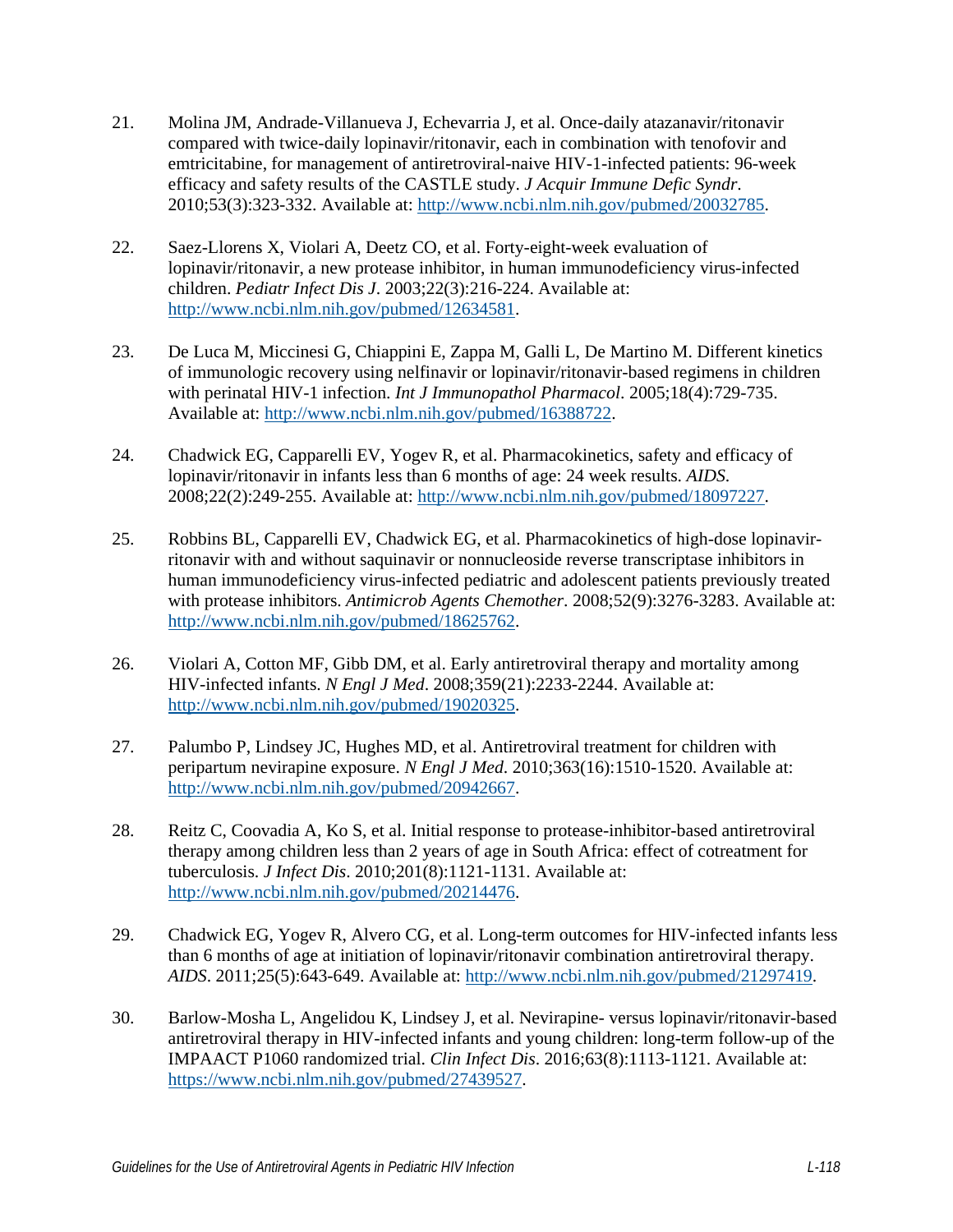- <span id="page-11-0"></span>31. Kaletra (lopinavir/ritonavir) [package insert]. Food and Drug Administration. 2020. Available at: [https://www.accessdata.fda.gov/drugsatfda\\_docs/label/2020/021251s059,021906s054lbl.pdf.](https://www.accessdata.fda.gov/drugsatfda_docs/label/2020/021251s059,021906s054lbl.pdf)
- <span id="page-11-1"></span>32. Nikanjam M, Chadwick EG, Robbins B, et al. Assessment of lopinavir pharmacokinetics with respect to developmental changes in infants and the impact on weight band-based dosing. *Clin Pharmacol Ther*. 2012;91(2):243-249. Available at: [http://www.ncbi.nlm.nih.gov/pubmed/22190064.](http://www.ncbi.nlm.nih.gov/pubmed/22190064)
- <span id="page-11-2"></span>33. Urien S, Firtion G, Anderson ST, et al. Lopinavir/ritonavir population pharmacokinetics in neonates and infants. *Br J Clin Pharmacol*. 2011;71(6):956-960. Available at: [https://www.ncbi.nlm.nih.gov/pubmed/21564164.](https://www.ncbi.nlm.nih.gov/pubmed/21564164)
- <span id="page-11-3"></span>34. Donegan K, Doerholt K, Judd A, et al. Lopinavir dosing in HIV-infected children in the United Kingdom and Ireland. *Pediatr Infect Dis J*. 2013;32(1):45-50. Available at: [http://www.ncbi.nlm.nih.gov/pubmed/23076384.](http://www.ncbi.nlm.nih.gov/pubmed/23076384)
- <span id="page-11-4"></span>35. Verweel G, Burger DM, Sheehan NL, et al. Plasma concentrations of the HIV-protease inhibitor lopinavir are suboptimal in children aged 2 years and below. *Antivir Ther*. 2007;12(4):453-458. Available at: [http://www.ncbi.nlm.nih.gov/pubmed/17668553.](http://www.ncbi.nlm.nih.gov/pubmed/17668553)
- <span id="page-11-5"></span>36. Bergshoeff AS, Fraaij PL, Ndagijimana J, et al. Increased dose of lopinavir/ritonavir compensates for efavirenz-induced drug-drug interaction in HIV-1-infected children. *J Acquir Immune Defic Syndr*. 2005;39(1):63-68. Available at: [http://www.ncbi.nlm.nih.gov/pubmed/15851915.](http://www.ncbi.nlm.nih.gov/pubmed/15851915)
- <span id="page-11-6"></span>37. King JR, Acosta EP, Yogev R, et al. Steady-state pharmacokinetics of lopinavir/ritonavir in combination with efavirenz in human immunodeficiency virus-infected pediatric patients. *Pediatr Infect Dis J*. 2009;28(2):159-161. Available at: [http://www.ncbi.nlm.nih.gov/pubmed/19106779.](http://www.ncbi.nlm.nih.gov/pubmed/19106779)
- <span id="page-11-7"></span>38. Gondrie IPE, Bastiaans DET, Fraaij PLA, et al. Sustained viral suppression in HIV-infected children on once-daily lopinavir/ritonavir in clinical practice. *Pediatr Infect Dis J*. 2017;36(10):976-980. Available at: [https://www.ncbi.nlm.nih.gov/pubmed/28475554.](https://www.ncbi.nlm.nih.gov/pubmed/28475554)
- <span id="page-11-8"></span>39. Rosso R, Di Biagio A, Dentone C, et al. Lopinavir/ritonavir exposure in treatment-naive HIV-infected children following twice or once daily administration. *J Antimicrob Chemother*. 2006;57(6):1168-1171. Available at: [http://www.ncbi.nlm.nih.gov/pubmed/16606636.](http://www.ncbi.nlm.nih.gov/pubmed/16606636)
- 40. van der Lee M, Verweel G, de Groot R, Burger D. Pharmacokinetics of a once-daily regimen of lopinavir/ritonavir in HIV-1-infected children. *Antivir Ther*. 2006;11(4):439-445. Available at: [http://www.ncbi.nlm.nih.gov/pubmed/16856617.](http://www.ncbi.nlm.nih.gov/pubmed/16856617)
- 41. la Porte C, van Heeswijk R, Mitchell CD, Zhang G, Parker J, Rongkavilit C. Pharmacokinetics and tolerability of once- versus twice-daily lopinavir/ritonavir treatment in HIV-1-infected children. *Antivir Ther*. 2009;14(4):603-606. Available at: [http://www.ncbi.nlm.nih.gov/pubmed/19578247.](http://www.ncbi.nlm.nih.gov/pubmed/19578247)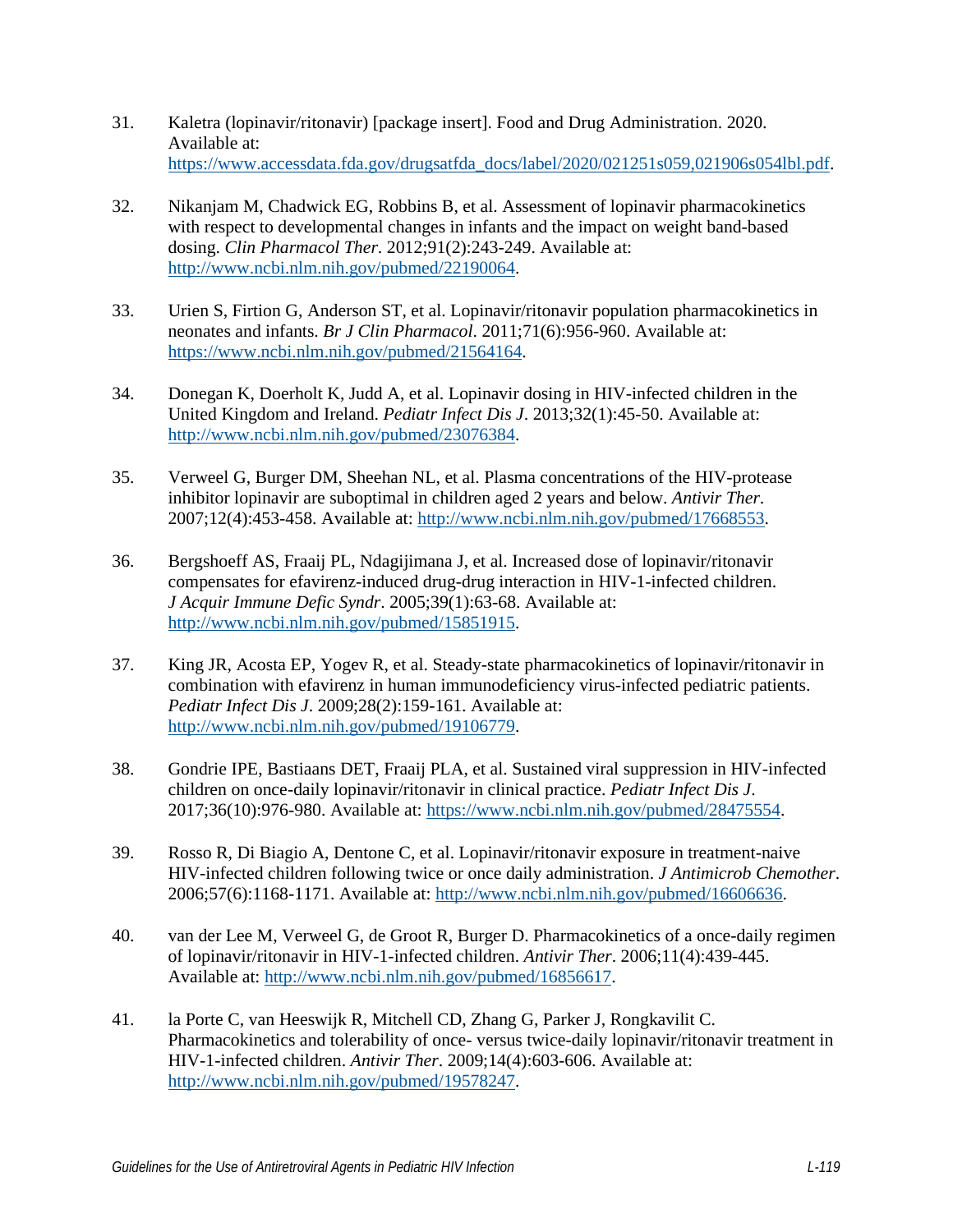- <span id="page-12-0"></span>42. van der Flier M, Verweel G, van der Knaap LC, et al. Pharmacokinetics of lopinavir in HIV type-1-infected children taking the new tablet formulation once daily. *Antivir Ther*. 2008;13(8):1087-1090. Available at: [http://www.ncbi.nlm.nih.gov/pubmed/19195335.](http://www.ncbi.nlm.nih.gov/pubmed/19195335)
- <span id="page-12-1"></span>43. Puthanakit T, Chokephaibulkit K, Suntarattiwong P, et al. Therapeutic drug monitoring of lopinavir in human immunodeficiency virus-infected children receiving adult tablets. *Pediatr Infect Dis J*. 2010;29(1):79-82. Available at: [http://www.ncbi.nlm.nih.gov/pubmed/19858772.](http://www.ncbi.nlm.nih.gov/pubmed/19858772)
- <span id="page-12-2"></span>44. Paediatric European Network for Treatment of AIDS. Once vs. twice-daily lopinavir/ritonavir in HIV-1-infected children. *AIDS*. 2015;29(18):2447-2457. Available at: [http://www.ncbi.nlm.nih.gov/pubmed/26558544.](http://www.ncbi.nlm.nih.gov/pubmed/26558544)
- <span id="page-12-3"></span>45. Resino S, Bellon JM, Ramos JT, et al. Salvage lopinavir-ritonavir therapy in human immunodeficiency virus-infected children. *Pediatr Infect Dis J*. 2004;23(10):923-930. Available at: [http://www.ncbi.nlm.nih.gov/pubmed/15602192.](http://www.ncbi.nlm.nih.gov/pubmed/15602192)
- <span id="page-12-4"></span>46. Resino S, Bellon JM, Munoz-Fernandez MA, Spanish Group of HIV Infection. Antiretroviral activity and safety of lopinavir/ritonavir in protease inhibitor-experienced HIV-infected children with severe-moderate immunodeficiency. *J Antimicrob Chemother*. 2006;57(3):579- 582. Available at: [http://www.ncbi.nlm.nih.gov/pubmed/16446377.](http://www.ncbi.nlm.nih.gov/pubmed/16446377)
- <span id="page-12-5"></span>47. Resino S, Galan I, Perez A, et al. Immunological changes after highly active antiretroviral therapy with lopinavir-ritonavir in heavily pretreated HIV-infected children. *AIDS Res Hum Retroviruses*. 2005;21(5):398-406. Available at: [http://www.ncbi.nlm.nih.gov/pubmed/15929702.](http://www.ncbi.nlm.nih.gov/pubmed/15929702)
- <span id="page-12-6"></span>48. Larru B, Resino S, Bellon JM, et al. Long-term response to highly active antiretroviral therapy with lopinavir/ritonavir in pre-treated vertically HIV-infected children. *J Antimicrob Chemother*. 2008;61(1):183-190. Available at: [http://www.ncbi.nlm.nih.gov/pubmed/18025025.](http://www.ncbi.nlm.nih.gov/pubmed/18025025)
- <span id="page-12-7"></span>49. Casado JL, Moreno A, Sabido R, et al. Individualizing salvage regimens: the inhibitory quotient (Ctrough/IC50) as predictor of virological response. *AIDS*. 2003;17(2):262-264. Available at: [http://www.ncbi.nlm.nih.gov/pubmed/12545089.](http://www.ncbi.nlm.nih.gov/pubmed/12545089)
- 50. Delaugerre C, Teglas JP, Treluyer JM, et al. Predictive factors of virologic success in HIV-1 infected children treated with lopinavir/ritonavir. *J Acquir Immune Defic Syndr*. 2004;37(2):1269-1275. Available at: [http://www.ncbi.nlm.nih.gov/pubmed/15385734.](http://www.ncbi.nlm.nih.gov/pubmed/15385734)
- 51. Hsu A, Isaacson J, Brun S, et al. Pharmacokinetic-pharmacodynamic analysis of lopinavirritonavir in combination with efavirenz and two nucleoside reverse transcriptase inhibitors in extensively pretreated human immunodeficiency virus-infected patients. *Antimicrob Agents Chemother*. 2003;47(1):350-359. Available at: [http://www.ncbi.nlm.nih.gov/pubmed/12499212.](http://www.ncbi.nlm.nih.gov/pubmed/12499212)
- <span id="page-12-8"></span>52. Rakhmanina N, van den Anker J, Baghdassarian A, Soldin S, Williams K, Neely MN. Population pharmacokinetics of lopinavir predict suboptimal therapeutic concentrations in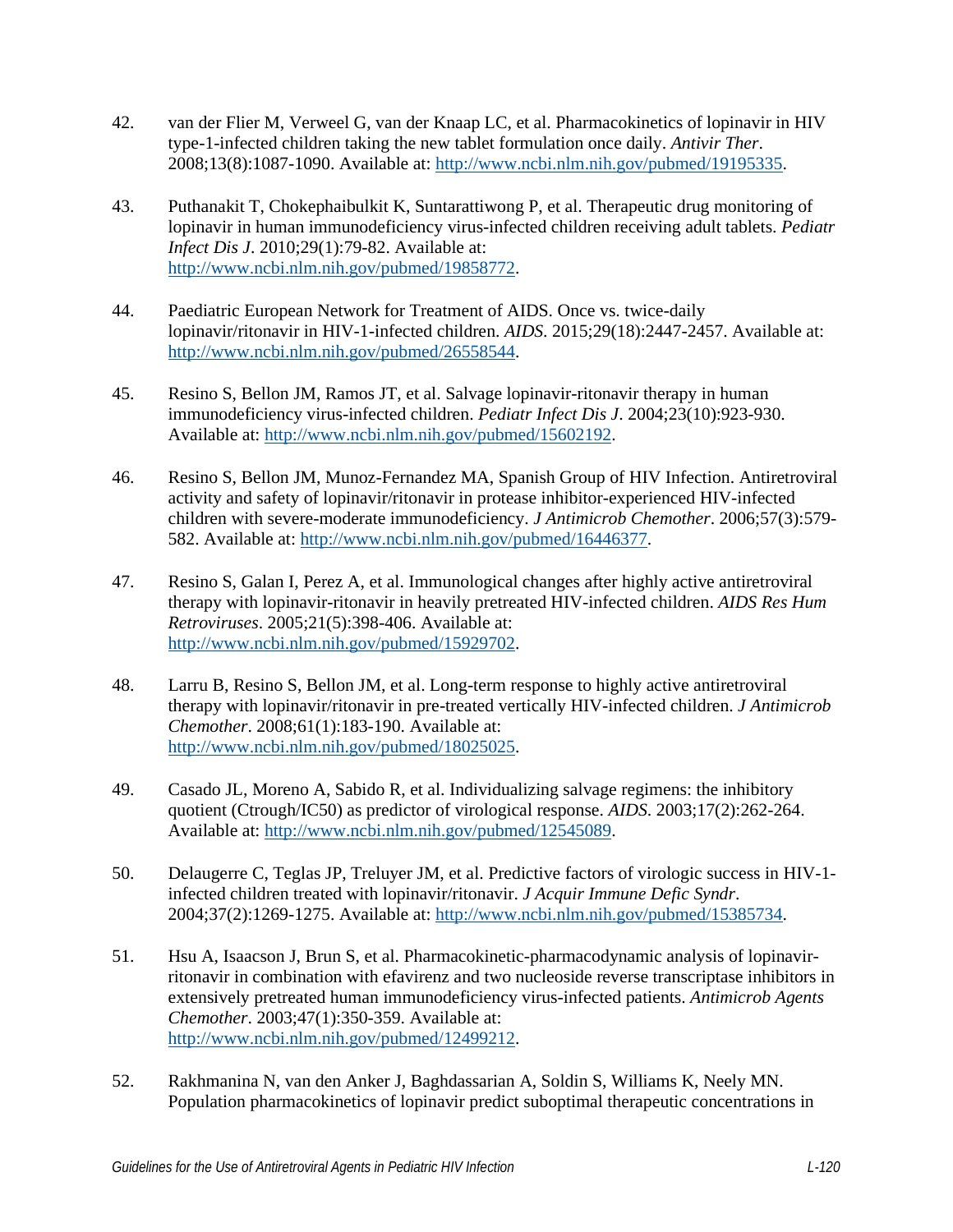treatment-experienced human immunodeficiency virus-infected children. *Antimicrob Agents Chemother*. 2009;53(6):2532-2538. Available at: [http://www.ncbi.nlm.nih.gov/pubmed/19258274.](http://www.ncbi.nlm.nih.gov/pubmed/19258274)

- <span id="page-13-0"></span>53. Moholisa RR, Schomaker M, Kuhn L, et al. Plasma lopinavir concentrations predict virological failure in a cohort of South African children initiating a protease-inhibitor-based regimen. *Antivir Ther*. 2014;19(4):399-406. Available at: [http://www.ncbi.nlm.nih.gov/pubmed/24518130.](http://www.ncbi.nlm.nih.gov/pubmed/24518130)
- 54. Moholisa RR, Schomaker M, Kuhn L, et al. Effect of lopinavir and nevirapine concentrations on viral outcomes in protease inhibitor-experienced HIV-infected children. *Pediatr Infect Dis J*. 2016;35(12):e378-e383. Available at: [https://www.ncbi.nlm.nih.gov/pubmed/27583591.](https://www.ncbi.nlm.nih.gov/pubmed/27583591)
- 55. Aurpibul L, Teerananchai S, Prasitsuebsai W, et al. Therapeutic drug monitoring of lopinavir in HIV-infected children on second-line antiretroviral therapy in Asia. *Ther Drug Monit*. 2016;38(6):791-795. Available at: [https://www.ncbi.nlm.nih.gov/pubmed/27749514.](https://www.ncbi.nlm.nih.gov/pubmed/27749514)
- <span id="page-13-1"></span>56. van Zyl GU, van Mens TE, McIlleron H, et al. Low lopinavir plasma or hair concentrations explain second-line protease inhibitor failures in a resource-limited setting. *J Acquir Immune Defic Syndr*. 2011;56(4):333-339. Available at: [http://www.ncbi.nlm.nih.gov/pubmed/21239995.](http://www.ncbi.nlm.nih.gov/pubmed/21239995)
- <span id="page-13-2"></span>57. Court R, Gordon M, Cohen K, et al. Random lopinavir concentrations predict resistance on lopinavir-based antiretroviral therapy. *Int J Antimicrob Agents*. 2016;48(2):158-162. Available at: [https://www.ncbi.nlm.nih.gov/pubmed/27345268.](https://www.ncbi.nlm.nih.gov/pubmed/27345268)
- <span id="page-13-3"></span>58. Food and Drug Administration. NDA 205425 tentative approval 2015. 2015. Available at: [http://www.accessdata.fda.gov/drugsatfda\\_docs/appletter/2015/205425Orig1s000TAltr.pdf.](http://www.accessdata.fda.gov/drugsatfda_docs/appletter/2015/205425Orig1s000TAltr.pdf)
- <span id="page-13-4"></span>59. Kekitiinwa A, Musiime V, Thomason MJ, et al. Acceptability of lopinavir/r pellets (minitabs), tablets and syrups in HIV-infected children. *Antivir Ther*. 2016;21(7):579-585. Available at: [http://www.ncbi.nlm.nih.gov/pubmed/27128199.](http://www.ncbi.nlm.nih.gov/pubmed/27128199)
- <span id="page-13-5"></span>60. Best BM, Capparelli EV, Diep H, et al. Pharmacokinetics of lopinavir/ritonavir crushed versus whole tablets in children. *J Acquir Immune Defic Syndr*. 2011;58(4):385-391. Available at: [http://www.ncbi.nlm.nih.gov/pubmed/21876444.](http://www.ncbi.nlm.nih.gov/pubmed/21876444)
- <span id="page-13-6"></span>61. Coovadia A, Abrams EJ, Stehlau R, et al. Reuse of nevirapine in exposed HIV-infected children after protease inhibitor-based viral suppression: a randomized controlled trial. *JAMA*. 2010;304(10):1082-1090. Available at: [http://www.ncbi.nlm.nih.gov/pubmed/20823434.](http://www.ncbi.nlm.nih.gov/pubmed/20823434)
- 62. Violari A, Lindsey JC, Hughes MD, et al. Nevirapine versus ritonavir-boosted lopinavir for HIV-infected children. *N Engl J Med*. 2012;366(25):2380-2389. Available at: [http://www.ncbi.nlm.nih.gov/pubmed/22716976.](http://www.ncbi.nlm.nih.gov/pubmed/22716976)
- 63. Lindsey JC, Hughes MD, Violari A, et al. Predictors of virologic and clinical response to nevirapine versus lopinavir/ritonavir-based antiretroviral therapy in young children with and